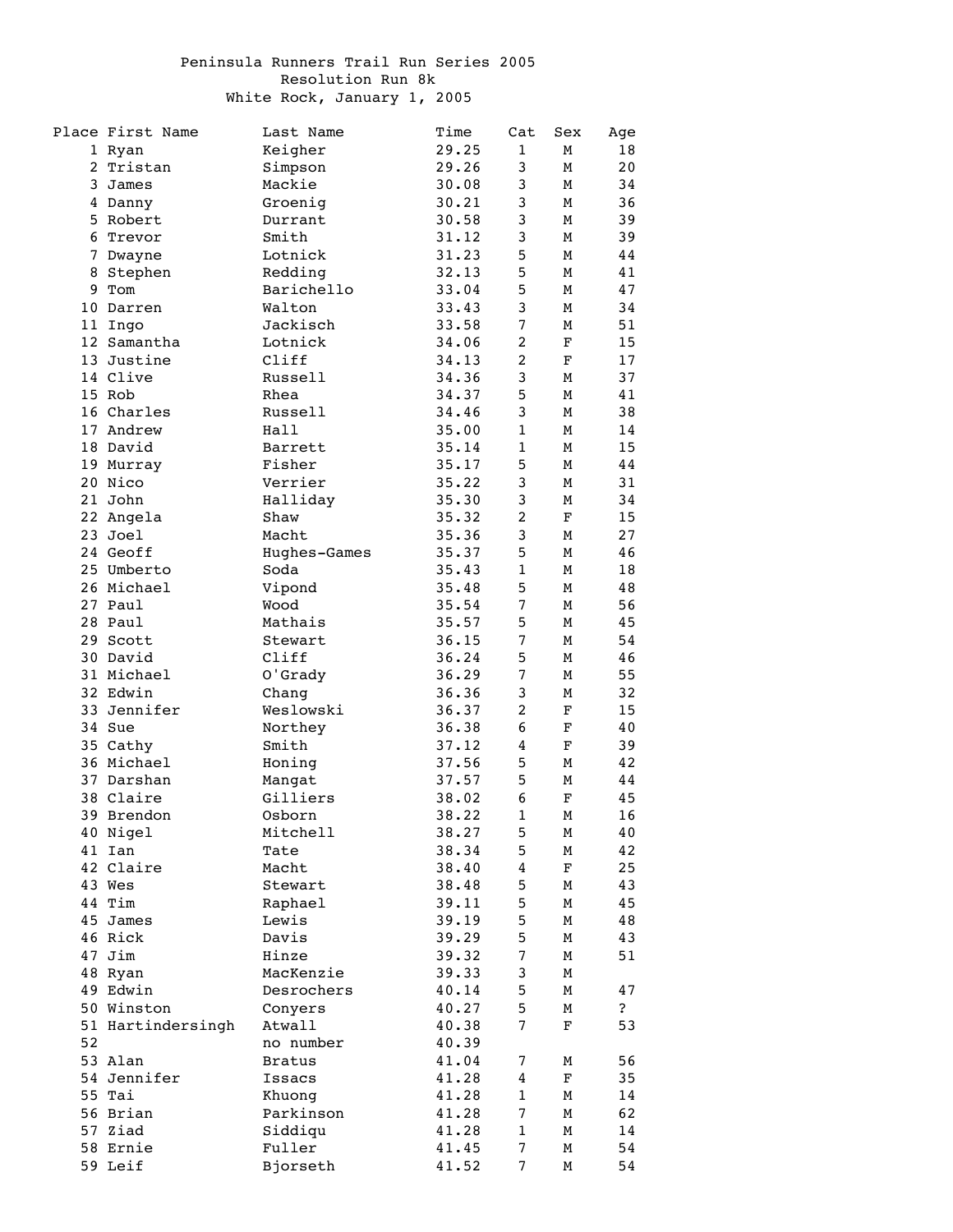|     | 60 Peter      | Rogers      | 41.54 | 7                | М           | 51 |
|-----|---------------|-------------|-------|------------------|-------------|----|
|     | 61 Beth       | Hird        | 42.00 | 6                | F           | 49 |
|     | 62 Karlin     | Russell     | 42.17 | $\overline{4}$   | $\mathbf F$ | 32 |
|     | 63 Jim        | Eso         | 42.21 | 5                | М           | 45 |
|     | 64 Nigel      | Barrett     | 42.31 | 5                | М           | 48 |
|     | 65 Rob        | Daniel      | 43.24 | $\overline{7}$   | М           | 62 |
|     | 66 Ron        | Chisholm    | 43.39 | 7                | М           | 58 |
|     | 67 Amelia     | Mattson     | 44.03 | $\overline{4}$   | $\mathbf F$ | 23 |
|     | 68 Ken        |             |       | 5                |             | 46 |
|     |               | Rapholl     | 44.10 |                  | М           |    |
|     | 69 Ray        | Rummell     | 44.13 | 7                | М           | 55 |
|     | 70 Braeden    | Donnelly    | 44.15 | $\mathbf{1}$     | М           | 11 |
|     | 71 Sylvia     | Kotanen     | 44.16 | 6                | F           | 49 |
|     | 72 Will       | Gerber      | 44.17 | $\overline{7}$   | М           | 68 |
|     | 73 Gordon     | Osborn      | 44.27 | 5                | М           | 45 |
|     | 74 Rick       | Williams    | 44.33 | $\overline{7}$   | М           | 55 |
|     | 75 Jack       | Hack        | 44.39 | $\overline{7}$   | М           | 60 |
|     | 76 Patrick    | Donnelly    | 44.43 | $\overline{7}$   | м           | 49 |
|     | 77 Owen       | Hayes       | 44.52 | 5                | М           | 40 |
|     | 78 David      | Bachand     | 45.12 | 5                | М           | 44 |
|     | 79 Kathy      | Bowen       | 45.20 | 8                | F           | 53 |
|     | 80 Howard     | Brown       | 45.20 | 5                | М           | 48 |
|     |               |             |       | 7                |             |    |
|     | 81 Jim        | Millington  | 45.21 |                  | М           | 53 |
|     | 82 Frances    | Volard      | 45.34 | 8                | F           | 53 |
|     | 83 Linda      | Strobl      | 45.47 | 8                | F           | 55 |
|     | 84 Gordon     | Barber      | 45.49 | 5                | М           | 49 |
|     | 85 Ross       | Davidson    | 45.59 | 7                | М           | 55 |
|     | 86 Mile       | Jovanovic   | 46.00 | $\boldsymbol{7}$ | М           | 51 |
|     | 87 Faraz      | Siddiqui    | 46.05 | $\mathbf{1}$     | М           | 17 |
|     | 88 Steve      | Addison     | 46.11 | 3                | М           | 25 |
|     | 89 Brenda     | Howard      | 46.11 | 6                | F           | 42 |
|     | 90 Tamara     | Robertson   | 46.21 | 4                | F           | 34 |
|     | 91 David      | Khuong      | 46.34 | $\mathbf{1}$     | М           | 12 |
|     | 92 Christina  | Cullen      | 46.40 | 6                | F           | 40 |
|     | 93 Christine  | DeFouw      | 46.40 | $\overline{4}$   | F           | 34 |
|     |               |             |       |                  |             |    |
|     | 94 Diane      | Dent        | 47.19 | 6                | F           | 47 |
|     | 95 Joyce      | Soda        | 47.24 | 6                | F           | 42 |
|     | 96 Karl       | Schoonen    | 47.30 | 7                | М           | 63 |
|     | 97 Mike       | Ridley      | 47.50 | 5                | М           | 42 |
|     | 98 Theresa    | Campbell    | 48.04 | 4                | F           | 36 |
|     | 99 Elle       | Kerfoot     | 48.04 | $\overline{2}$   | F           | 14 |
|     | 100 Gordon    | Barefoot    | 48.25 | 7                | М           | 53 |
| 101 |               | no number   | 48.30 |                  |             |    |
|     | 102 Kerri     | Visnjak     | 48.37 | 4                | F           | 34 |
|     | 103 Marilyn   | Duff        | 48.44 | 6                | F           | 47 |
|     | 104 Len       | Lewandawski | 48.56 | 7                | М           | 71 |
|     | 105 Craig     | Petrie      | 49.11 | 3                | М           | 28 |
|     | 106 Frances   | Steinfeld   | 49.20 | 8                | F           | 66 |
|     |               | Garrod      |       | $\overline{4}$   |             | 21 |
|     | 107 Becky     |             | 49.24 |                  | F           |    |
|     | 108 Glen      | Garrod      | 49.25 | $\overline{7}$   | М           | 50 |
|     | 109 Jasbir    | Atwal       | 49.32 | 6                | F           | 49 |
|     | 110 Terni     | Costello    | 49.45 | 8                | F           | 55 |
|     | 111 Brenda    | Ferris      | 49.46 | 6                | F           | 40 |
|     | 112 Nancy     | Pundick     | 49.46 | 4                | F           | 37 |
|     | 113 Laurel    | Vanzanten   | 49.46 | 8                | F           | 50 |
|     | 114 Cathie    | Bachand     | 49.49 | 6                | F           | 43 |
|     | 115 Leigh     | Collins     | 49.50 | $\overline{4}$   | F           | 31 |
|     | 116 Stacey    | Mohl        | 50.23 | $\overline{4}$   | F           | 34 |
|     | 117 Marianela | Davis       | 50.36 | $\overline{2}$   | F           | 14 |
|     | 118 Tom       | Foester     | 50.38 | $\overline{7}$   | М           | 50 |
|     | 119 Louisa    | Lorimer     | 50.40 | 8                | F           | 53 |
|     | 120 Frances   |             |       | 8                |             | 56 |
|     |               | O'Grady     | 50.48 |                  | F           |    |
|     | 121 Rose      | Chen        | 50.48 | 6                | F           | 47 |
| 122 |               | no number   | 50.53 |                  |             |    |
|     | 123 Kari      | Stevenson   | 50.54 | 4                | F           | 38 |
|     | 124 Jacinda   | Hodgson     | 50.54 | 4                | F           | 30 |